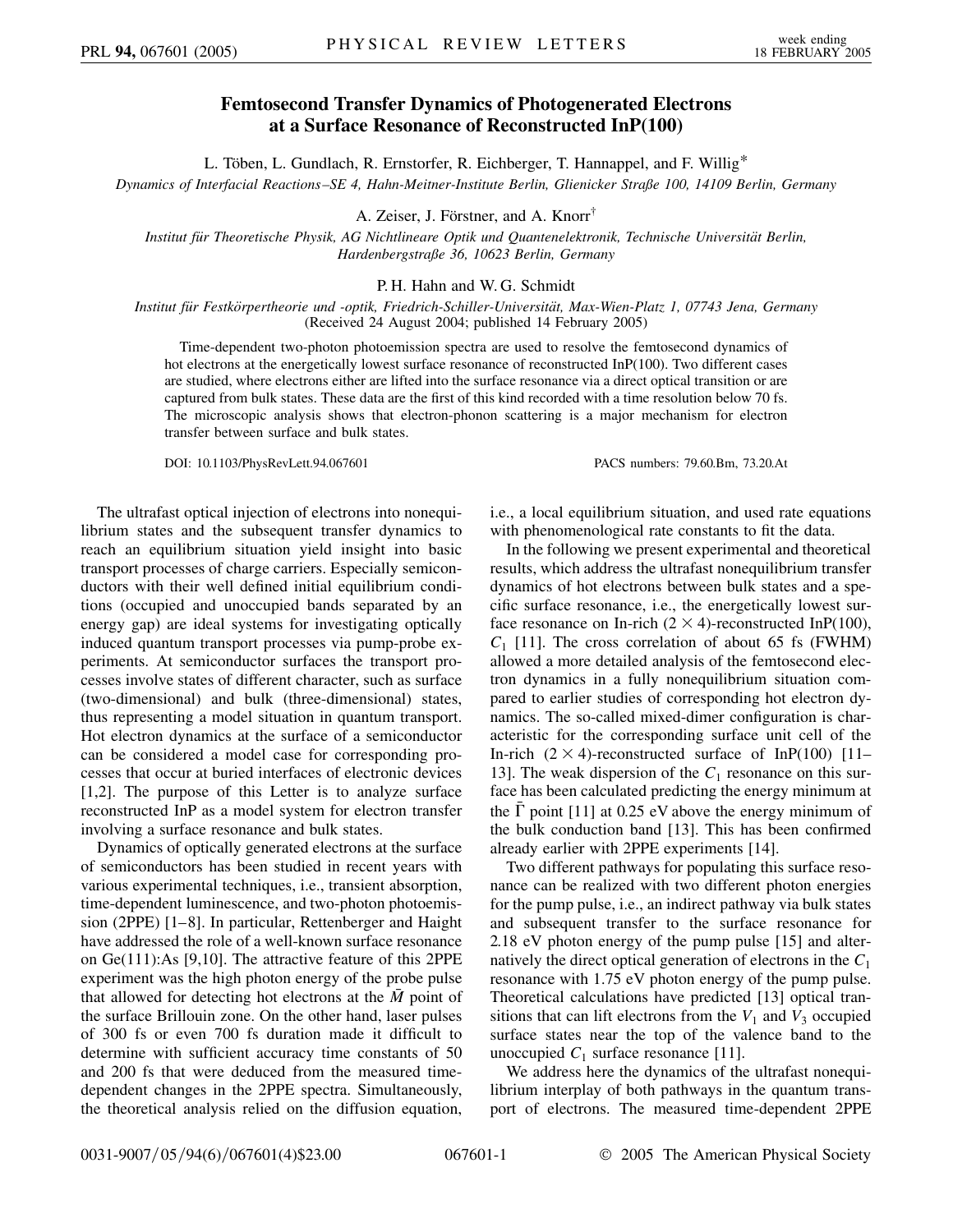spectra are discussed within a microscopic kinetic model which includes electron-phonon scattering and can explain the main qualitative features of the experimental signals.

The nominally undoped (unintentional *n* doping at about  $5 \times 10^{14}$  cm<sup>-3</sup>) InP(100) layers were grown in an Aixtron 200 MOCVD (metalorganic chemical vapor deposition) reactor. Growth and surface reconstruction were monitored via *in situ* reflection difference spectroscopy (RDS). Details of the preparation procedure have been described elsewhere [16,17]. Employing a patented device [18] the sample was transferred contamination-free and with preserved atomic order from the MOCVD reactor into a mobile ultra-high-vacuum (UHV) chamber. From there it was transferred further via load-lock ports into any desired UHV chamber, where LEED, ultraviolet photoemission spectroscopy, x-ray photoemission spectroscopy, and RDS measurements were carried out. Thereby, it was confirmed that the subsequent fs-2PPE investigations were addressing the In-rich  $(2 \times 4)$ -reconstructed surface.

The fs-2PPE measurements were carried out at room temperature with the sample mounted in an UHV chamber with base pressure in the range of  $5 \times 10^{-11}$  mbar. The pump pulse of about 40 fs width (FWHM) delivered either 1.75 or 2.18 eV photons, respectively. The probe pulse of 4.66 eV photons with about 50 fs width (FWHM) was more than 1 order of magnitude weaker than the pump pulse. The 4.5 nm absorption length for the latter provided the required high surface sensitivity of the measured 2PPE signals. Pump and probe pulses were incident at 50 $^{\circ}$  against the surface normal and 2PPE spectra were recorded at different delay times between pump and probe pulses. Photoemitted electrons were collected by a homemade time-of-flight spectrometer that was aligned parallel to the surface normal. Photoemission perpendicular to the (100)-crystal face involved electrons emitted from bulk states with appropriate energy in the  $\Gamma$ -*X* direction. Photoemission from the  $C_1$  surface resonance was detected in a narrow  $k_{\parallel}$  range controlled by the angular acceptance of our spectrometer which is in the range of  $\pm 0.025$   $\rm \AA^{-1}$ for electrons with 1.0 eV of kinetic energy. The typical energy resolution was on the order of 90 meV. The density of the generated hot electrons was estimated in the range of several  $10^{17}$  cm<sup>-3</sup>.

Figure 1 shows experimental and theoretical 2PPE spectra of the In-rich  $(2 \times 4)$ -reconstructed surface of InP(100) at various delay times between pump and probe pulses. The spectra correspond to the direct optical population of the surface resonance (1.75 eV) from occupied states near the top of the valence band. The peak at about 1 eV kinetic energy dominates the early spectra. With increasing delay time the peak at 1 eV kinetic energy is seen to decrease and a peak near the bottom of the conduction band is formed.

Figure 2 shows analogous curves as in Fig. 1, but for excitation with 2.18 eV photon energy. The spectra correspond to the indirect pathway where initially hot electrons



FIG. 1. (a) fs-2PPE spectra measured in normal emission at different time delay  $t_d$  (values given as insets on the right) after excitation with laser pulses of 1.75 eV photon energy. The position of the  $C_1$  surface resonance and the position of the conduction band minimum are indicated with vertical dotted lines. (b) Calculated fs-2PPE spectra (black curves) and population of intermediate states (gray curves) for different time delay  $t_d$  (values given as insets on the right) between pump and probe laser pulses. The population in the surface resonance is shown as a gray shaded vertical bar.

are generated in higher lying bulk states and then captured by the surface resonance. Excitation with 2.18 eV photon energy produces an initial distribution of hot electrons with a peak at about 1.35 eV kinetic energy. The peak at 1 eV kinetic energy rises with a delay, passes through its maximum height, and finally disappears via feeding into the peak close to the conduction band minimum. In both, Figs. 1 and 2, the peak at 1 eV kinetic energy is attributed to photoemission from the electron population in the *C*<sup>1</sup> surface resonance with a contribution from isoenergetic bulk states.

To analyze the experimental results on a microscopic footing, we apply a many body density matrix theory, including relevant bulk and surface states [19–21]. The corresponding Hamiltonian includes the coupling of the electronic states via the electric field (pump and probe pulses) as well as the electron-phonon interaction [22]. To obtain dynamical equations for the 2PPE signal determined by the vacuum electron occupancies, we use Heisenberg equations to set up a system of equations which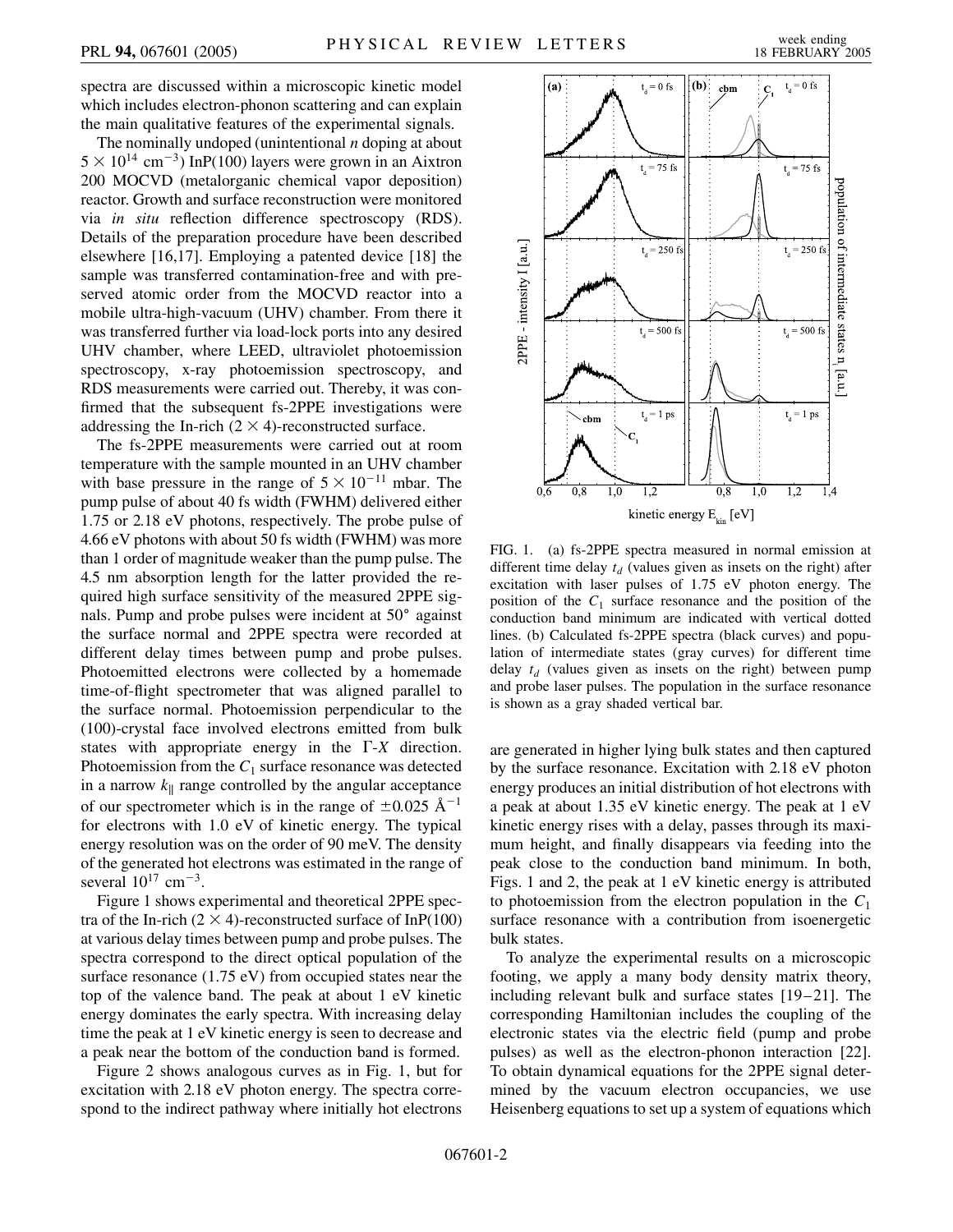

FIG. 2. (a) Experimental curves as in Fig. 1 but for excitation with laser pulses of 2.18 eV photon energy. (b) Calculated curves as in Fig. 1 but for excitation with laser pulses of 2.18 eV photon energy.

is truncated by correlation expansion in second order Born and Markovian approximation [21,23]. The phonons are assumed to be a thermal bath for the electronic degrees of freedom and are described by a thermal Bose distribution. The remaining terms include polarizations and densities of the electonic state [24]. For instance, the 2PPE signal is proportional to the density of the free electron band. In particular, a coupling between surface and bulk states appears. The coupling parameter determines the time scales and the dynamics.

For the spectral range of the experiment, the typical optical properties of InP can be well described by a model system with three bulklike bands (valence and conduction band, free electrons in the vacuum) and one surface band energetically close to the conduction band; cf. Fig. 3(a). Close to the  $\Gamma$  point we apply the effective mass approximation to describe the corresponding energy dispersions. In addition, we assume that surface bands are unoccupied and all electrons are initially excited from the valence band. The wave functions exhibit translational symmetry parallel to the surface:  $\psi_{\vec{k}_{\parallel}}^{\alpha}(\vec{r}) = Ce^{i\vec{k}_{\parallel}\cdot\vec{r}_{\parallel}}v_{\alpha}(\vec{r})$ . Here  $\alpha$  has the meaning of a band index for the two-dimensional surface band, whereas for three-dimensional bands it contains the bulk band index and the wave vector component perpendicular to the surface [e.g.,  $\alpha = (v, k_{\perp})$ , *v* valence band] [24]. In order to develop an intuitive picture we



FIG. 3. Sketch of the energies of the four band system (cut through  $k_{\perp} = 0$ ) (a) and of the model wave functions (b).

model the 2PPE process by assuming simple model wave functions; cf. Fig. 3(b). The ansatz is inspired by calculations concerning surface states [11], free electron waves [25], and usual bulk wave functions. Bloch functions of the infinite crystal are used as carrier waves, varying the envelope for the different states. Bulk wave functions are taken of the infinite crystal and decay abruptly at the surface. This also applies to the surface state, but inside the crystal exponential damping is assumed. The decay constant  $(\lambda = 2.4 \text{ nm}^{-1})$  is taken from a fit of densityfunctional theory calculations [11]. The free electrons (vacuum states) are taken as incoming waves at a finite step potential [26]. Inside the crystal the wave functions are also damped exponentially to account for a finite penetration length [25]. All material parameters are taken from Ref. [27], whereas the electron-phonon coupling strength (only LO phonons with constant dispersion) between the conduction and the surface bands, as well as the dipole moments containing the surface state have been approximated by bulk values. The dipole moment for the bulksurface transition matrix element has been determined to reproduce the experimental ratio of bulk and surface occupancies generated by the first excitation pulse. For the electron-phonon coupling matrix elements (Fröhlich coupling) the largest possible coupling strength within our model wave functions (Cauchy-Schwartz inequality for the wave function overlap) has been chosen.

All the major qualitative features of the experimental signals such as peak positions and time evolution are reproduced by the numerical integration of the equations of motion. There remain, however, some quantitative differences. In the calculated curves (Fig. 1) the peak at 1 eV, i.e., that of the surface resonance, continues to rise over the complete length of the pump pulse, whereas in the experimental curves this peak reaches the maximum value already at an earlier time thereby indicating a much faster decay process. For the calculated curves LO-phonon scattering is assumed as the only mechanism for depopulating the surface resonance whereas further scattering processes could actually speed up the depletion process. Indeed, electron-electron scattering and also scattering with sev